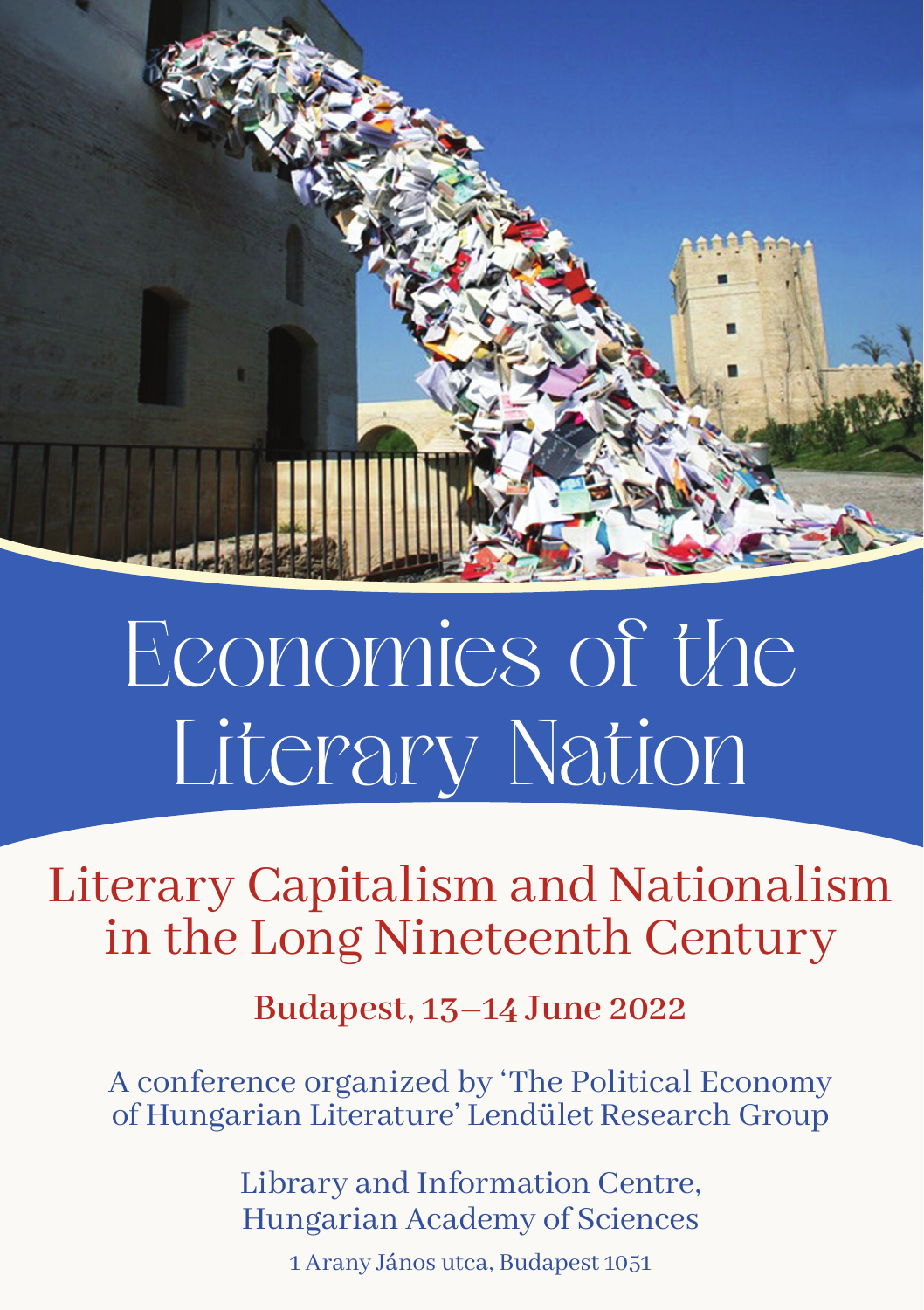# Program

## **Day 1 13 June, 2022**

## **Opening Remarks**

#### Keynote Lecture

| 9:00–9:50        | <b>Galin Tihanov</b> (Queen Mary University of London) |
|------------------|--------------------------------------------------------|
|                  | Beyond Circulation                                     |
| $9:50-10:00$ O&A |                                                        |

#### **Session 1**

- **10:15–10:35 Levente T. Szabó** (Babeş–Bolyai University, Cluj-Napoca/Kolozsvár) *Consuming Patriotism and the Revolution of Everyday Literary Nationalism. The Nineteenth-Century Hungarian National Protectionist Movement as a Transnational Phenomenon*
- **10:35–10:55 Borbála Zsuzsanna Török** (Universität Wien) *The Free Market as an Anti-Social Force. Nineteenth-century Critics of Capitalist Economy*
- **10:55–11:15 Xavier Andreu-Miralles** (Universitat de València) *Selling National Stories. Transnational Imaginaries and National Markets in the Spanish Serial Novel of the Mid-Nineteenth Century*
- **11:15–11:30** Q&A

#### **Session 2**

- **11:45–12:05 Ahmed Nuri** (University of Amsterdam): *Building a Nation in and through Literature: The Rise of Print Capitalism, National Literature, and Turkism in the late Ottoman Era*
- **12:05–12:25 Abhimanyu Acharya** (The University of Western Ontario): *Nationalism on the Stages of Nineteenth-Century Western India: A Critical Exploration through Selected Plays in Gujarati*
- **12:25–12:40** Q&A

#### **Lunch Break**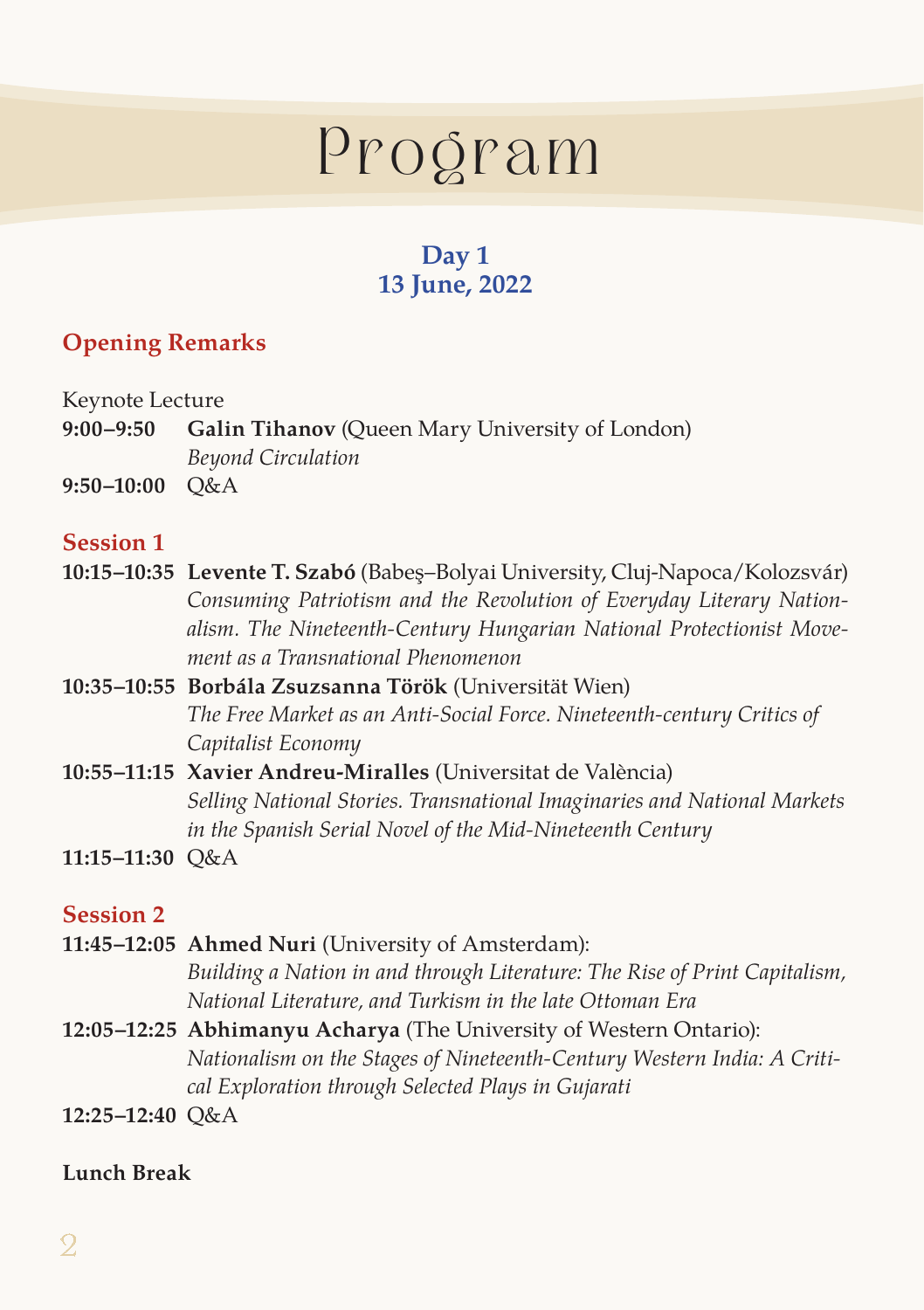#### **Session 3**

- **14:00–14:20 Alexandra Urakova** (Tampere University) *Historical Novel, National Property, and Literary Debt in the American Context (1820s)*
- **14:20–14:40 Daphne Orlandi** (Technische Universität Dortmund, Sapienza University of Rome) *"All advancement is by ideas": Ralph Waldo Emerson's Lectures and the Cultural Market of Nineteenth-Century America*
- **14:40–15:00 Elham Shahsavar Zadeh** (York University, Toronto) *The Everyday Practice of Nationhood and the Mutual Value Investment of Literature and Material Culture. The Case of Provincial Products in Contemporary Iran*
- **15:00–15:20** Q&A

#### **Session 4**

- **15:35–15:55 Gergő Balogh** (Eszterházy Károly Catholic University, Eger): *Modern Bioeconomies. On Frigyes Karinthy's Brain Surgery*
- **15:55–16:15 Viktor Kovács** (Eötvös Loránd University, Budapest): *Cultural and Business Success in the Hungarian National Theatre: The Glory Days of the Folk-Play*
- **16:15–16:30** Q&A

### **Day 2 14 June, 2022**

#### **Session 5**

- **9:00–9:20 Philippe Roepstorff-Robiano** (Karl-Franzens-Universität, Graz): *Beyond Usury: Jewish Poets and Thinkers Dying in the Works of Freytag, Zola, and Eliot*
- **9:20–9:40 Andrei Terian** (Lucian Blaga University, Sibiu): *Economies of Affect in the Romanian Novels of the Long Nineteenth Century*
- **9:40–10:00 Ştefan Baghiu** (Lucian Blaga University, Sibiu): *The Cost of Living as a Literary Device: Work, Salary, and Living Costs in the Early Romanian Novel*
- **10:00–10:15** Q&A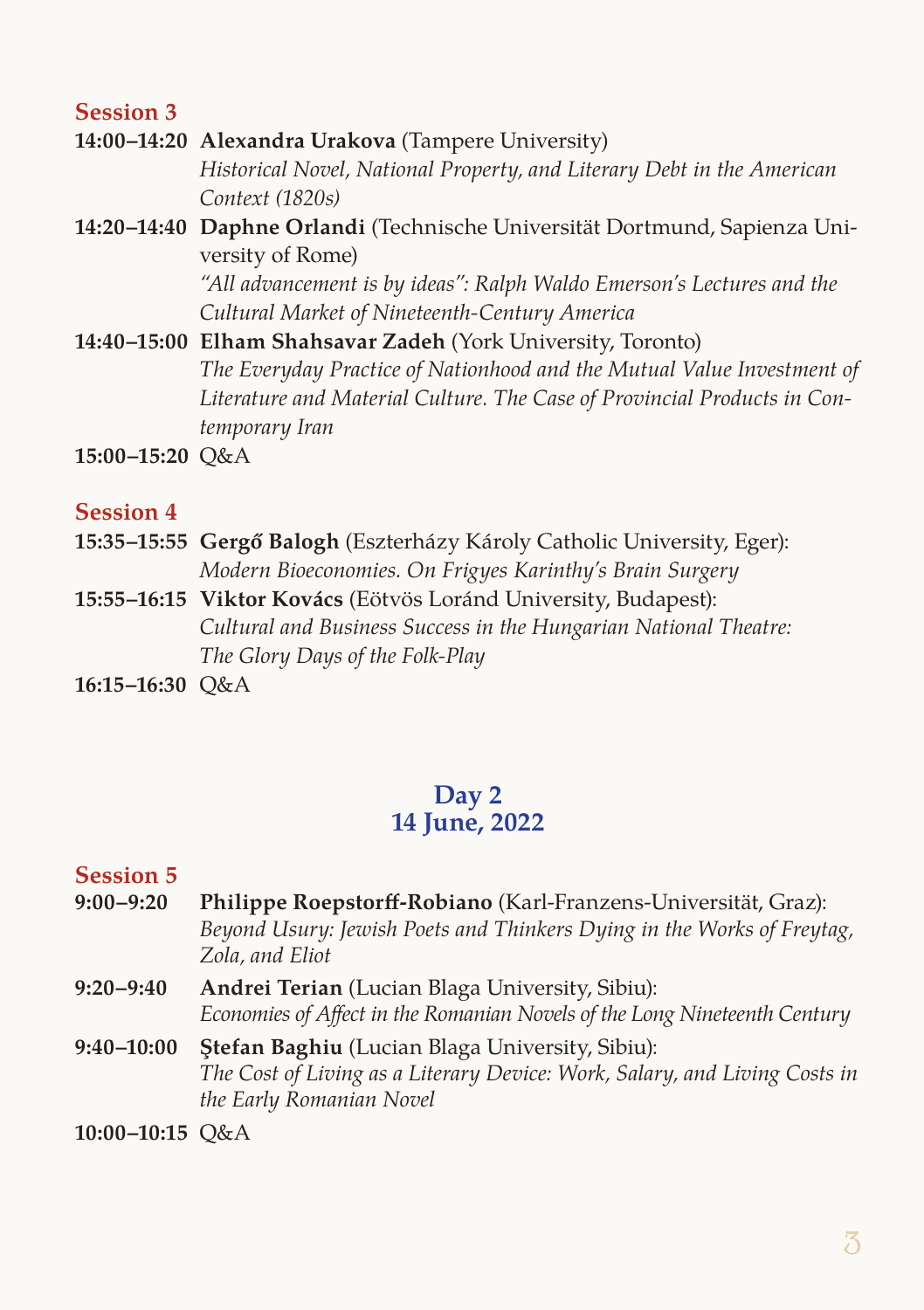#### **Session 6**

- **10:30–10:50 Lena Magnone** (Carl von Ossietzky University, Oldenburg) *Precarious Modernists. Small Nations' Women Writers at the End of the Nineteenth Century, or: Who Could Afford to Be a Modernist?*
- **10:50–11:10 Zsuzsa Török** (Institute for Literary Studies, Budapest) *Apostles, Entrepreneurs, or Swindlers? Periodical and Newspaper Editors in the Mid-Nineteenth-Century Kingdom of Hungary*
- **11:10–11:20** Q&A

#### **Session 7**

- **11:30–11:50 Imre Zsolt Lengyel** (Eötvös Loránd University, Budapest): *Can Literature Unify a Capitalist Nation? Dilemmas of Community and Complexity in Early-Twentieth-Century Hungary*
- **12:10–12:30 Sándor Hites** (Institute of Literary Studies, Budapest): *National Literature and the Wealth of Nations*
- **12:30–12:40** Q&A

#### **Lunch Break**

#### **13:30 – 14:00 Book Presentation**

A discussion with Alexandra Urakova on her recently published *Dangerous Giving in Nineteenth-Century American Literature* (Palgrave MacMillan, 2022).

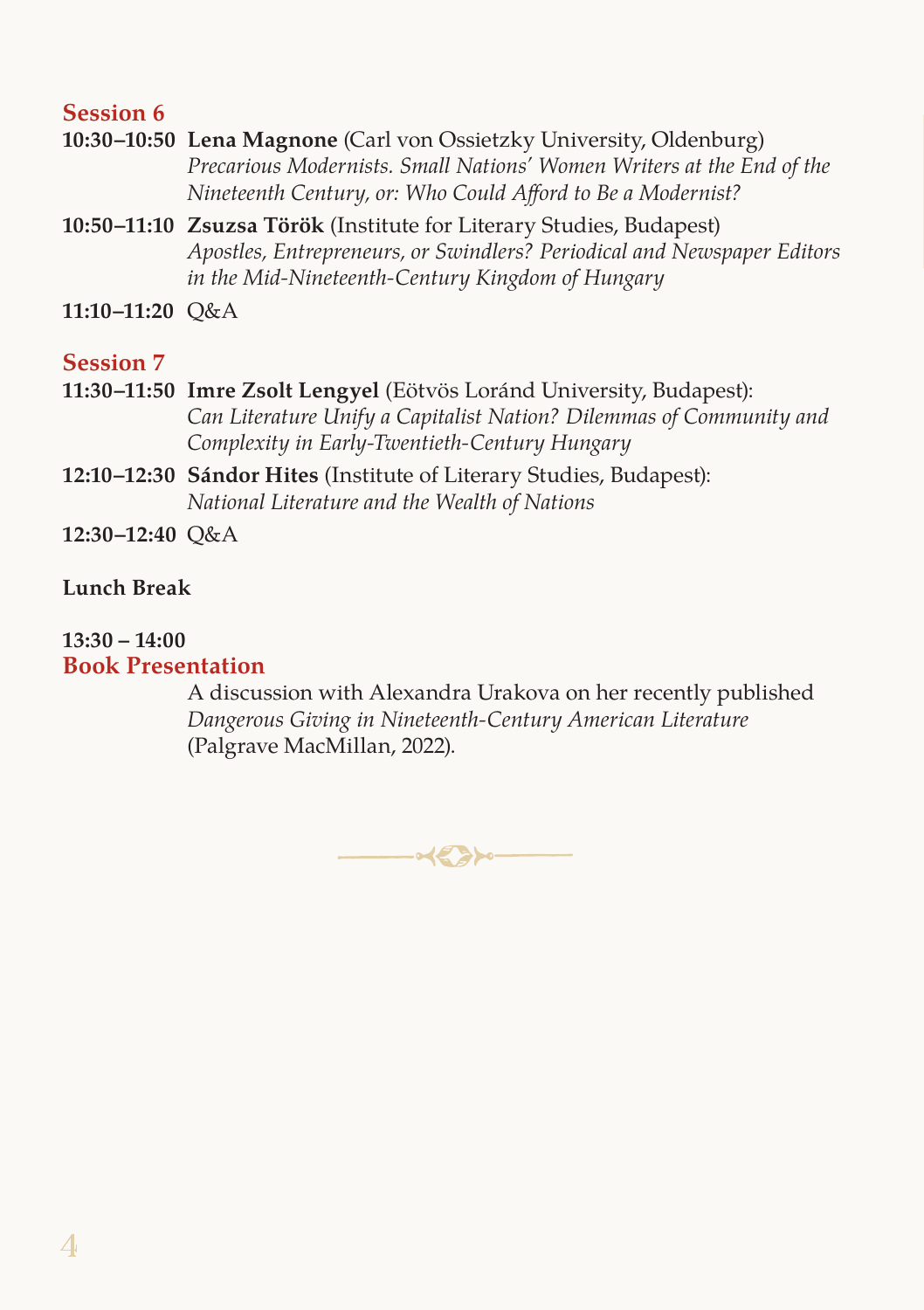# Abstracts (in order of appearance)

# Galin Tihanov **Beyond Circulation**

In this paper, I seek to reflect on some of the central concepts that inform the current Anglo-Saxon discourse of world literature; I am particularly interested in revealing the implications they hold for how we think and write the history/ histories of world literature. "Circulation", to give but one example, is one such concept that seems to me to be in need of reconsideration, and certainly a concept overgrown with historically attestable metaphors and subtexts drawn from the discourse of economics (some of which I analyse in the lecture with reference to a critique of world-systems theory and how we understand translation). Circulation is a concept helpful and problematic in equal measure. It has widened immensely the geography of world literature and has sharpened our sense of what happens to literary works as they cross the historically mobile borders of different cultural and literary zones (zonality is, as I will try to argue, the specific mode of existence of world literature, both before and during globalisation). But deploying the concept of circulation comes with an opportunity cost: like most viable concepts, it conceals while it reveals. What it conceals is the fact that world literature is not just a complex assemblage of ready artefacts that circulate around the globe. It is above all a process that has temporal depth to it. Our current notion of world literature, certainly in the Anglo-Saxon mainstream, emphasises and studies predominantly the circulation of these ready artefacts; in fact, what circulates, along with these artefacts, are powerful discursive energies, verbal masses at different stages of formation, debris of older and now reconstituted genres, building blocks for poetic and linguistic conventions yet to take shape.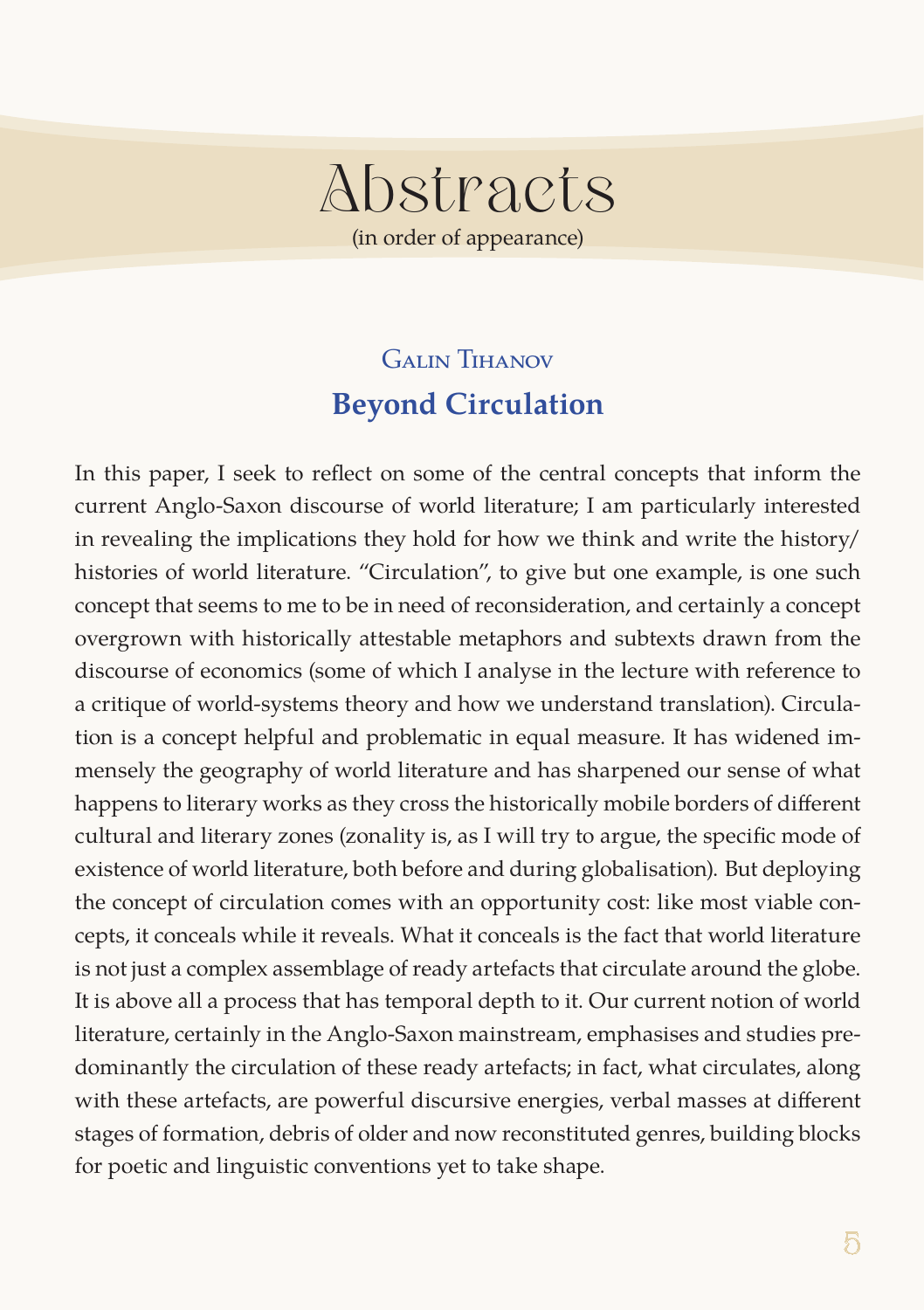## LEVENTE T. SZABÓ

# **Consuming Patriotism and the Revolution of Everyday Literary Nationalism**

The Nineteenth-Century Hungarian National Protectionist Movement as a Transnational Phenomenon

The Hungarian protectionist movement of the 1840s (the so-called *Védegylet*) is usually considered a mere conceptual framework that had few practical consequences. My presentation will focus on the wider (both theoretical and practical) causes and consequences of this first modern Hungarian movement of economic nationalism, namely, the pattern of national protection. From a bird's-eye perspective, I will follow the local embedding and recycling of the transnational pattern of protectionism at the time, from the sweeping success of Friedrich List's ideas in Hungary to the immense impact they came to introduce and frame in everyday nationalism. I will argue that the combination of economic protectionism and everyday nationalism triggered an extraordinary paradigm shift in Hungarian literature and paved the way for a new, modern type of national literary canon, national literary figures, genres and discourses.



# Borbála Zsuzsanna Török

# **The Free Market as an Anti-Social Force**  Nineteenth-Century Critics of Capitalist Economy

The nineteenth century marked the institutionalization of private property worldwide. Liberal legislations and colonial administrations enshrined the ownership rights as a staple of the capitalist economy. This process had been both acclaimed and cursed already by the contemporaries; the century resounded of the name of Adam Smith and the Scottish Enlightenment theorists of political economy advocating market economy, while the emerging political left knew Karl Marx as the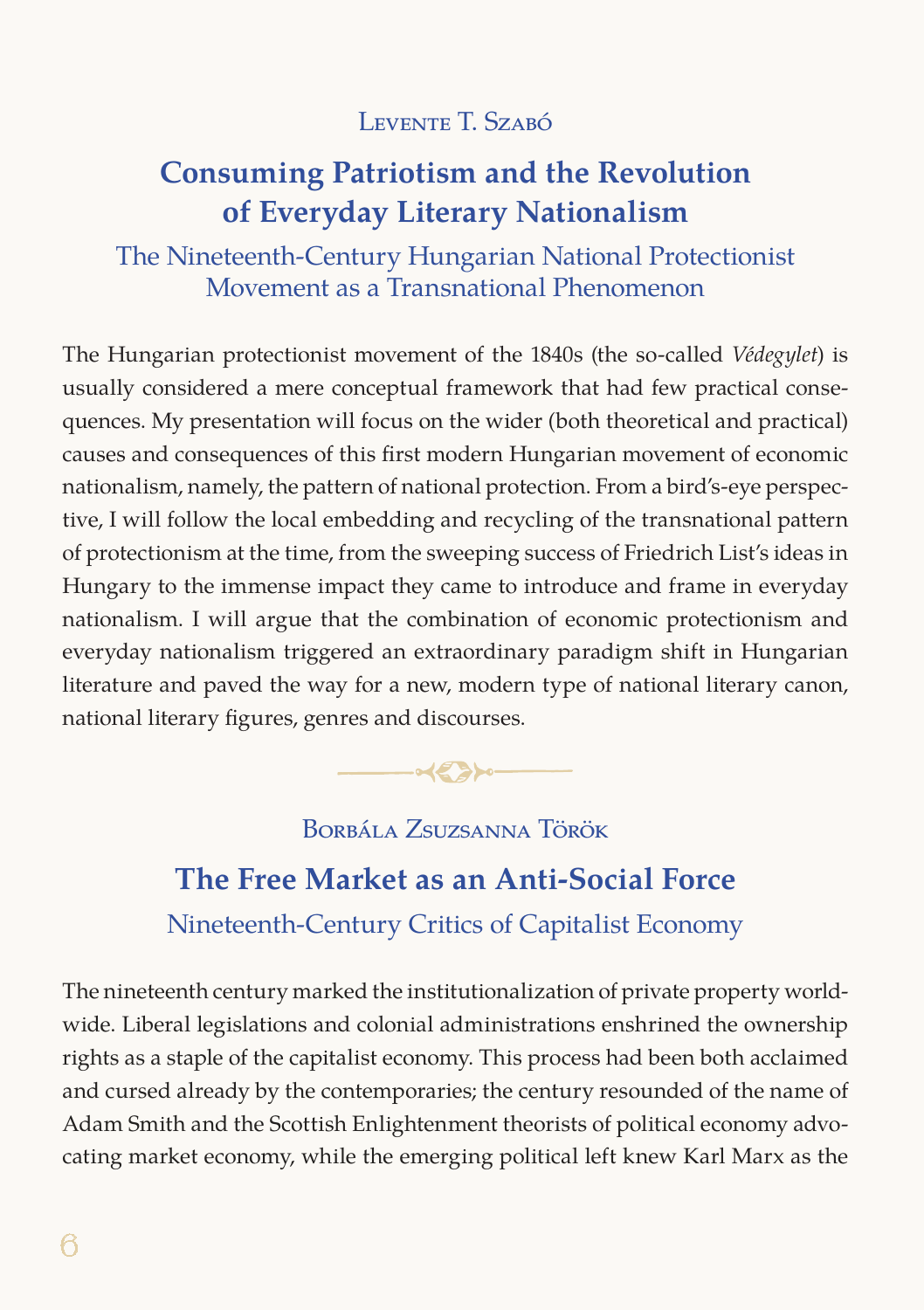most prominent critic of the capitalist property regime. The presentation does not focus on either of these political camps, but on representatives of an intermediary position. More precisely, it studies the stance of those jurists, who did not want to abolish the capitalist regime as such, but took account of its socially destructive effects on the most fragile parts of society and sought to amend it. It is within these circles that the idea complementary to private property, namely, commonly owned one, surfaced as a historical reality and as a legitimate institution, linked to the ideal of a more equitable society. My paper discusses works of three such figures in comparison, while searching for avenues of circulation of the ideas between them: the Cambridge professor and legal counsel to the Indian colonial government, Henry Sumner Maine (1822–1888), the Belgian university professor and Christian philanthropist Emile de Laveleye and the US American intellectual and politician Henry George (1839–1897). Last but not least, the presentation attempts to bridge their thoughts with today's debates on the commons.

Xavier Andreu-Miralles

 $-xz \rightarrow -$ 

## **Selling National Stories**

#### Transnational Imaginaries and National Markets in the Spanish Serial Novel of the Mid-Nineteenth Century

In the 1840s, there was an explosion of serial novels in Spain, inspired by the success of Eugène Sue and characterized by the accentuated nationalist affirmation against the foreign romantic stereotype of the country. Traditionally, this novelistic format, which quickly became a big publishing business, has been interpreted as the product of the petty bourgeoisie for whom the introduction of a patriotic language and close to that of socialism would have served as strategies to achieve a single objective: commercial success and personal enrichment. Through the analysis of the case of the republican editor and novelist Wenceslao Ayguals de Izco (1801–1873), the "Spanish Sue", this paper is to revise these interpretations. It will be argued that the Spanish social novel of the 1840s should be understood within the framework of the social reformism of radical liberalism. This reform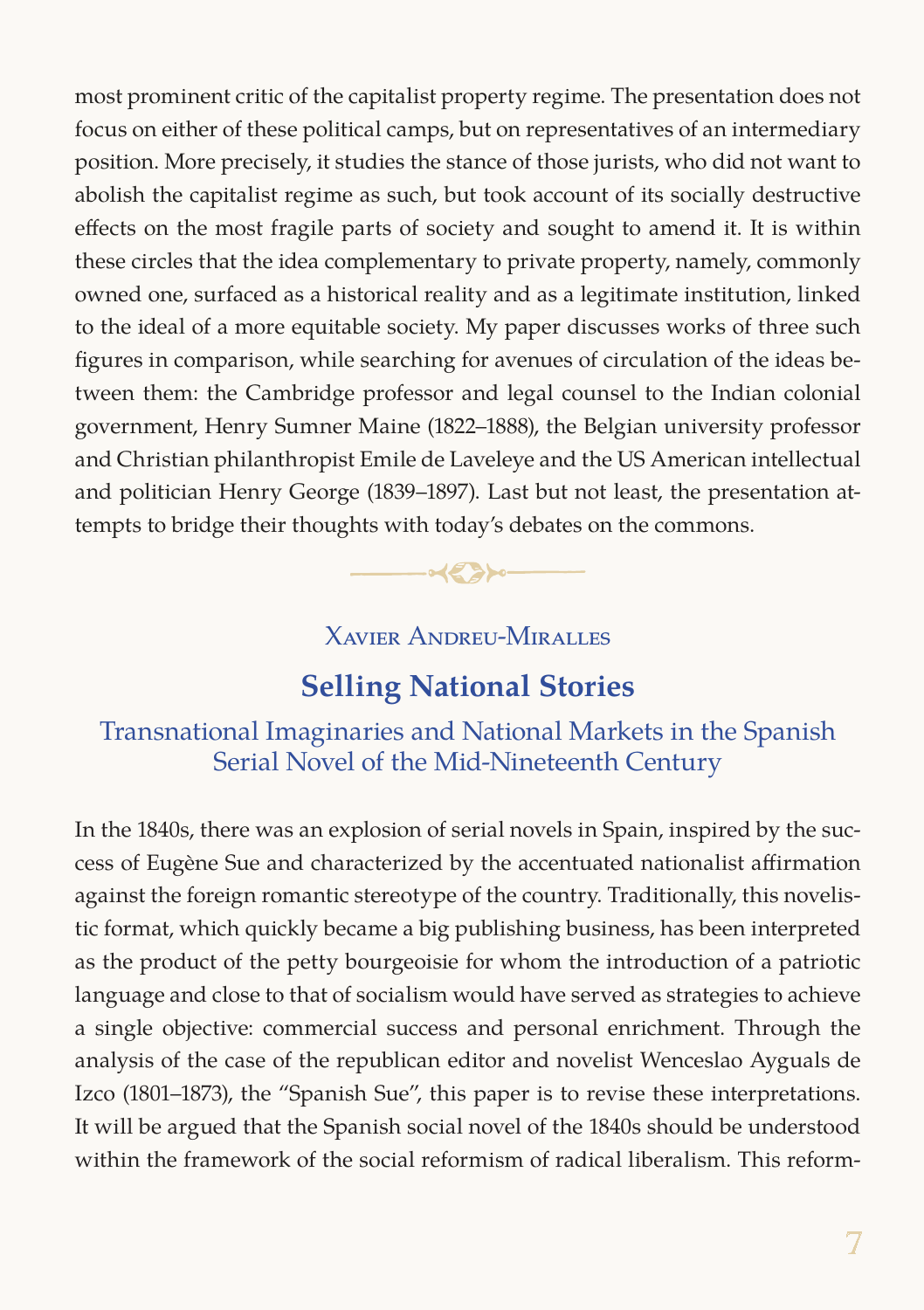ism used the serial novel to advocate the reconstruction of a harmonious national community. This process involved the articulation of a national literary market and the vindication of the "authority" of Spanish intellectuals to speak about their country in the face of foreign stereotypes.

 $\rightarrow$ 

### Ahmed Nuri

# **Building a Nation in and through Literature: The Rise of Print Capitalism, National Literature, and Turkism in the late Ottoman Era**

This paper explores the complex relationship between the emergence of "national literature," the role of the "national authors" Ömer Seyfeddin and Mehmed Emin as literary entrepreneurs, and Turkish literature as a site of symbolic capital formation at the threshold of the twentieth century in the Ottoman Empire. Three major formative factors determined the emergence of national language and literature in Turkey. While the first factor refers to the linguistic consciousness and the development of the Turkish writing prose since the second half of the nineteenth century, the second factor comes from a new understanding and a different aesthetic conception of literature due to the adaptions of new literary genres from Europe, such as the novel, the short story, and drama. The third factor indicates the crystallization of the linguistic and cultural national consciousness that correspond to political nationalism due to the conjectural changes in the 1910s and the 1920s.

The increasing influence of the printed press contributed to the formation of a literary reading public in the Ottoman Empire. Newspapers and journals functioned as promoters of the Turkification of the written language and as educational instruments. However, literary references to the ethnic terms Turk or Turkishness, in a national sense, barely occurred until the first decade of the twentieth century. The paper focuses on the impact of Seyfeddin and Emin on the discourse of Turkishness, including their linguistic and literary considerations paving the way for the emergence of a Turkish "national literature". I also investigate the in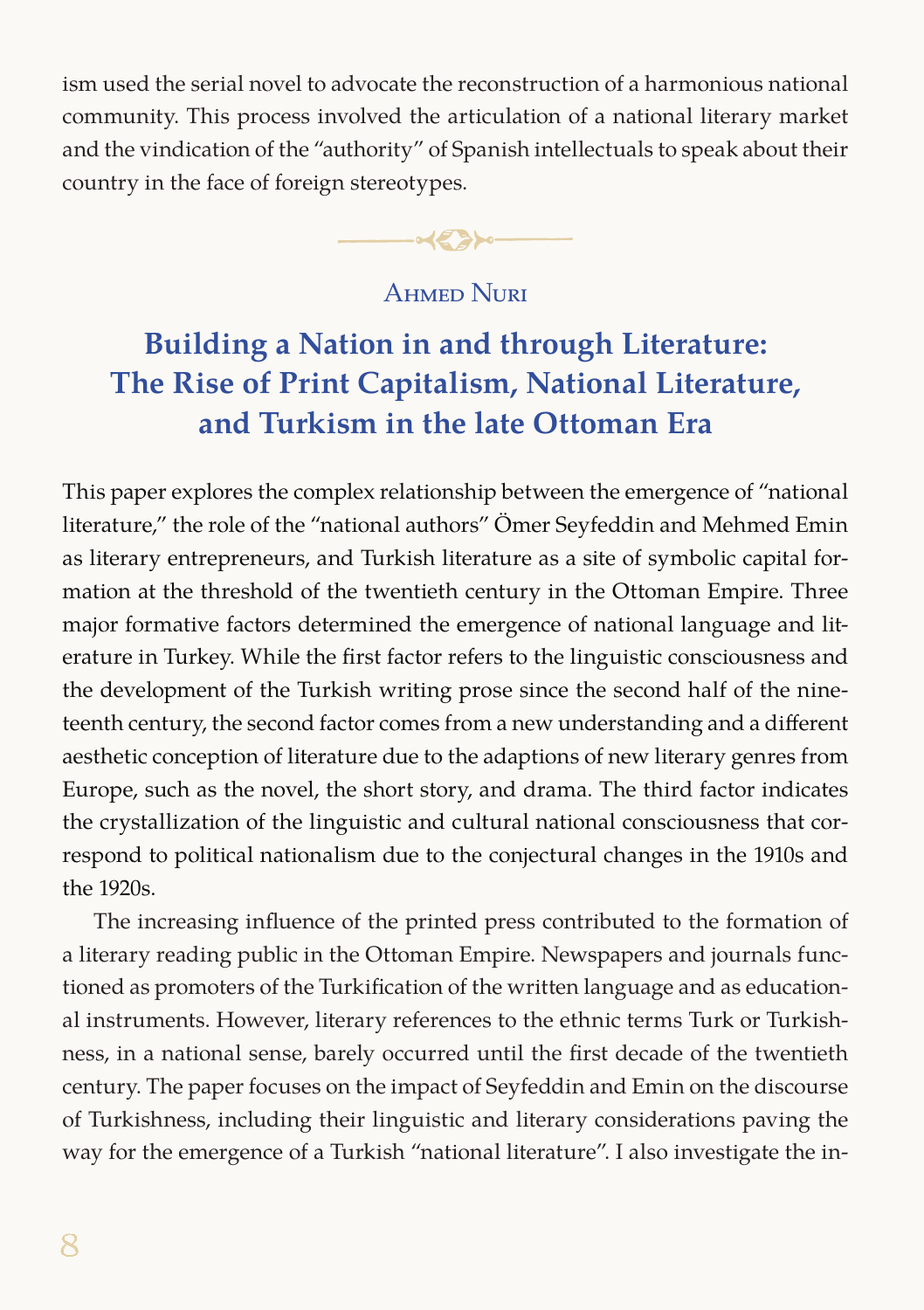terplay between the national literary understanding and the nationalist economy policy imposed by the military elites of the Committee of Union and Progress (CUP) in 1908, which shifted political gears first to Pan-Turkism, later to Turkish nationalism.

 $-42$ 

#### ABHIMANYU ACHARYA

## **Nationalism on the Stages of Nineteenth-Century Western India**

#### A Critical Exploration through Selected Plays in Gujarati

Through the colonial encounter, proscenium stages modelled after the British theatres became part of the Indian landscape in the late eighteenth century. By the mid-nineteenth century, several proscenium theatres were built in India and the modernization of theatre activities was in full swing. Parsi theatre companies were the first ones to recognize the capitalist potential of theatre activities, and due to their efforts, theatre turned into a full-fledged entertainment industry spanning across India but also in South-east Asian countries like Myanmar and Malaysia. Under the influence of Parsi theatre, several regional theatres, such as the Bengali, Gujarati, and Marathi theatre, among others, were transformed, modernized, and commercialized. The commercialization of theatres also intersected with the period of burgeoning nationalism and anti-colonial sentiments in India following the first war of Indian Independence in 1857. Through an analysis of a handful of plays from nineteenth-century Gujarati theatre, the paper examines the intersections between commercial theatre activities and the rise of the nationalist sentiments in Western India. Did the aesthetics of commercial theatre hamper or aid the articulation of the rising nationalism? What strategies did the theatre-makers in Western India use to subvert or bypass the Dramatic Performances Act (a colonial law introduced by the British in 1876 to closely scrutinize seditious content in commercial theatre)? What implications did the rise of commercial theatre have for the indigenous theatre forms?

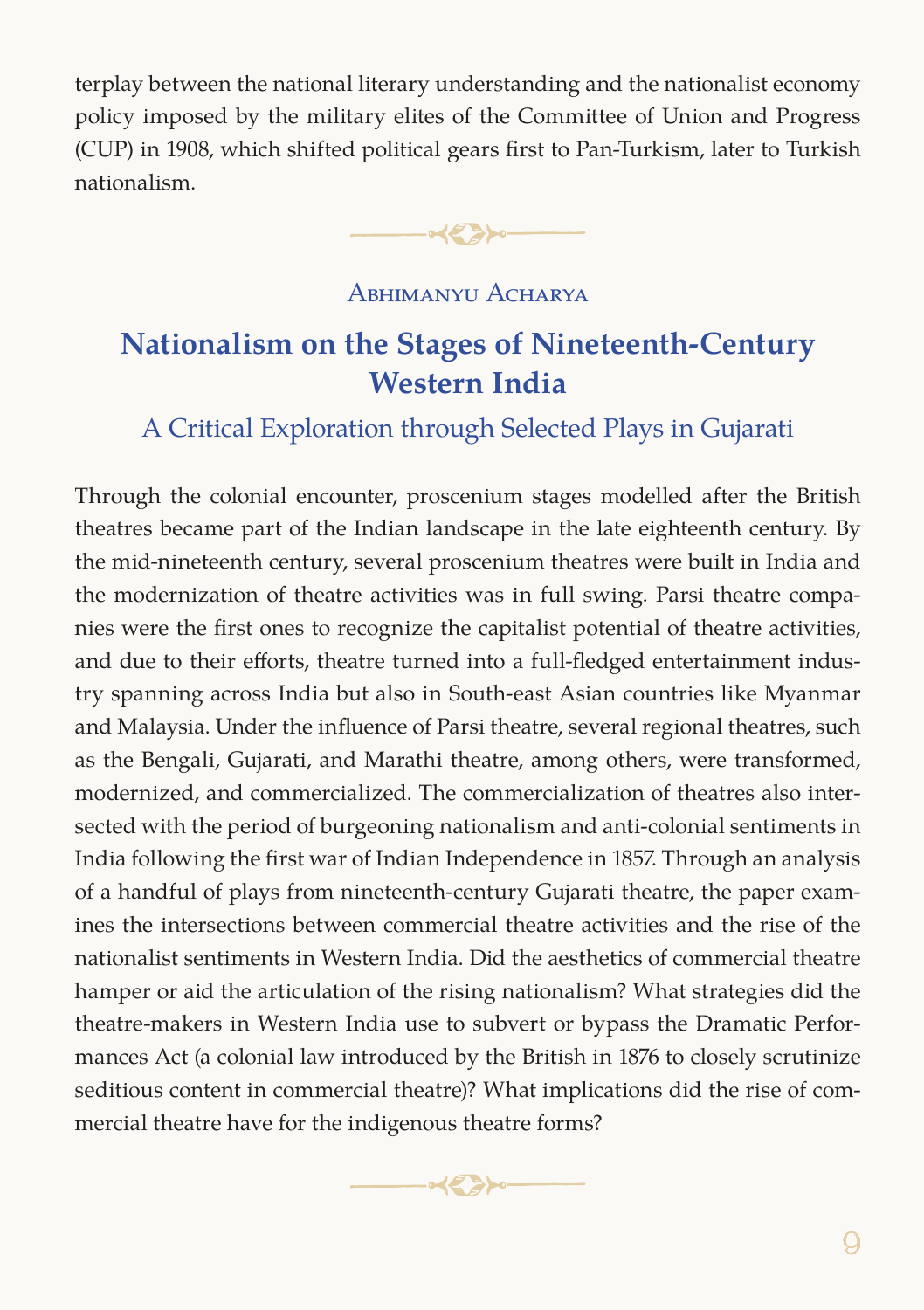Alexandra Urakova

# **Historical Novel, National Property, and Literary Debt in the American Context (1820s)**

The paper focuses on the economies of the historical novel and its national and international marketing on the example of American frontier romance as seen through the lens of two literary relationships, those of James Fennimore Cooper and Sir Walter Scott, and Cooper and Lydia Maria Child. Cooper was tagged as the "Scott of America" as early as in 1821; his literary career and international fame owed much to Scott whose model – marketing the exotic and the provincial – he followed in his fiction. Cooper was resentful about recurrent mentions of his literary debt to Scott claiming his originality and independence. On the other hand, Lydia Maria Child – struggling for the domestic literary market, the author of the historical frontier novel *Hobomok* (1824) – described her rivalry with Cooper in terms of the fight over the territory, that is, the "occupied" "American ground." These examples demonstrate that American history was seen as a national property while writing a romance was a means of appropriating it; at the international market, it was converted into national currency of a sort. The paper argues that at the same time there were other economies involved in the process of national and international self-representation, namely, the economy of debt and the economy of competition that may be described in terms of potlatch.

 $-423-$ 

Daphne Orlandi

## **"All advancement is by ideas"**

Ralph Waldo Emerson's Lectures and the Cultural Market of Nineteenth-Century America

Ralph Waldo Emerson, one of the fathers of American literature and a major public intellectual in nineteenth-century century America, attempted throughout his life to forge an American identity and argued for a quintessentially American literature that he thought would provide a cultural counterpart to America's ma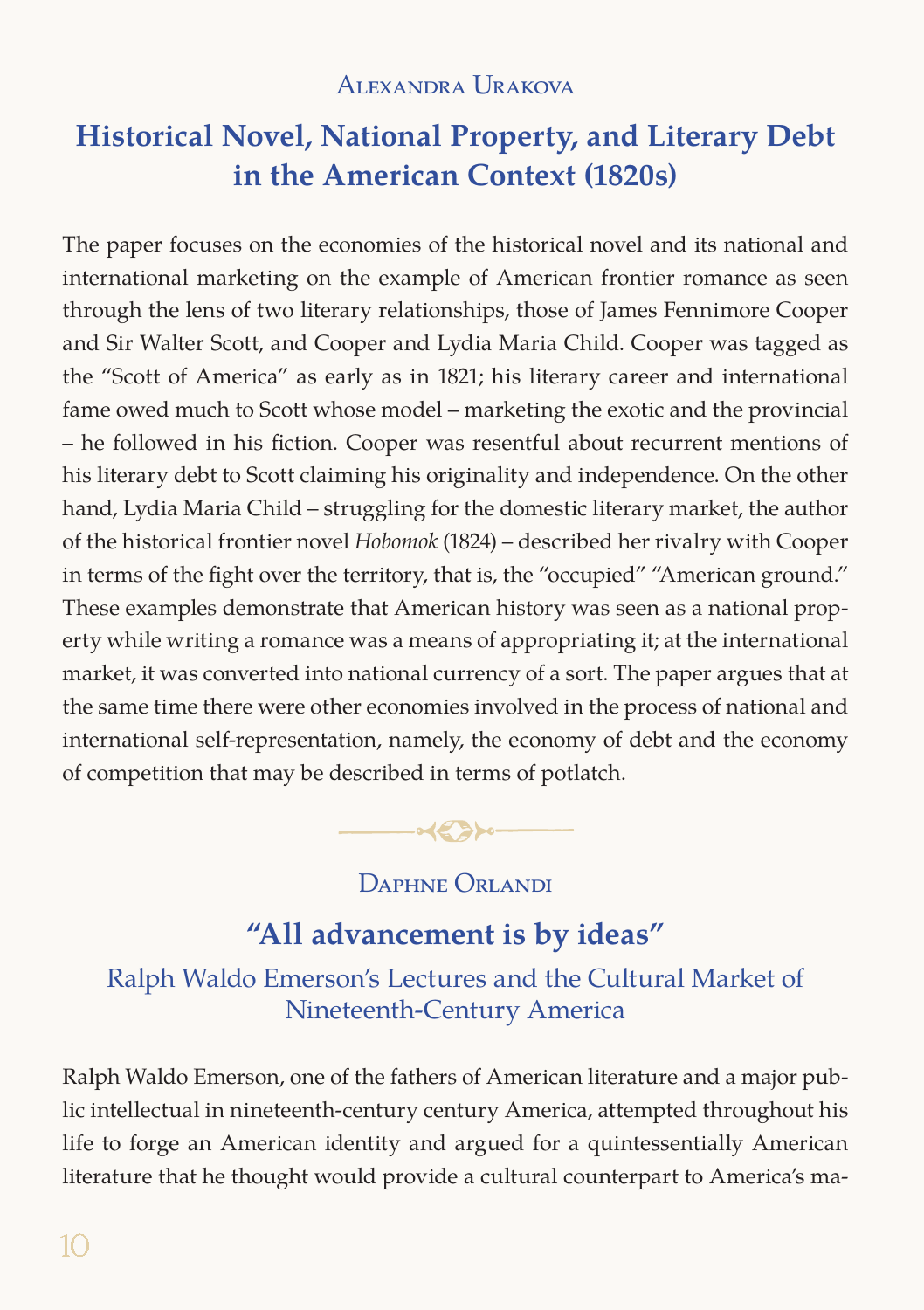terial wealth. To do so, he toured the nation extensively – between 1833 and 1881 he delivered around 1500 lectures in 283 cities – and was one of the first Americans to make a career out of lecturing. Indeed, for nearly fifty years "lecturing was Emerson's primary occupation, the main source of his earned income and the first form of public expression of his ideas" (Whicher and Spiller, *EL*, I, xiii). One might argue that he took full advantage of the new economic possibilities the global market made available to intellectuals, despite his famous denunciation of mindless rampant materialism dominating America's mind. This may seem contradictory, if not hypocritical, since he obviously exploited the capitalist commodification of culture for his own financial gains. However, the paper argues that Emerson's role within the national and global cultural market can be understood as a necessary compromise to participate in the conversation related to the ongoing process of America's cultural growth. Emerson was convinced of the crucial importance of culture in any national project, and although he despised the sheer materialism of his time, he thought that his participation in capitalist practices was legitimate insofar as it aimed at balancing the nation's materialism against the development of a meaningful cultural environment.

#### Elham Shahsavar Zadeh

 $\longrightarrow$ 

# **The Everyday Practice of Nationhood and the Mutual Value Investment of Literature and Material Culture**

The Case of Provincial Products in Contemporary Iran

In this paper, I will discuss the mutual value investment of literature and material culture in making national narratives in the context of contemporary Iran. By this empirical research, I aim to analyze representational value associated with literature and the material value of commodities in one framework in order to develop a new understanding of the everyday practice of nationhood.

Both literature and material culture can contribute to shaping the affective community of the nation through acts of consumption (Moallem 2018). The role of literature in shaping Iranian nationalism is a truism that has been extensively dis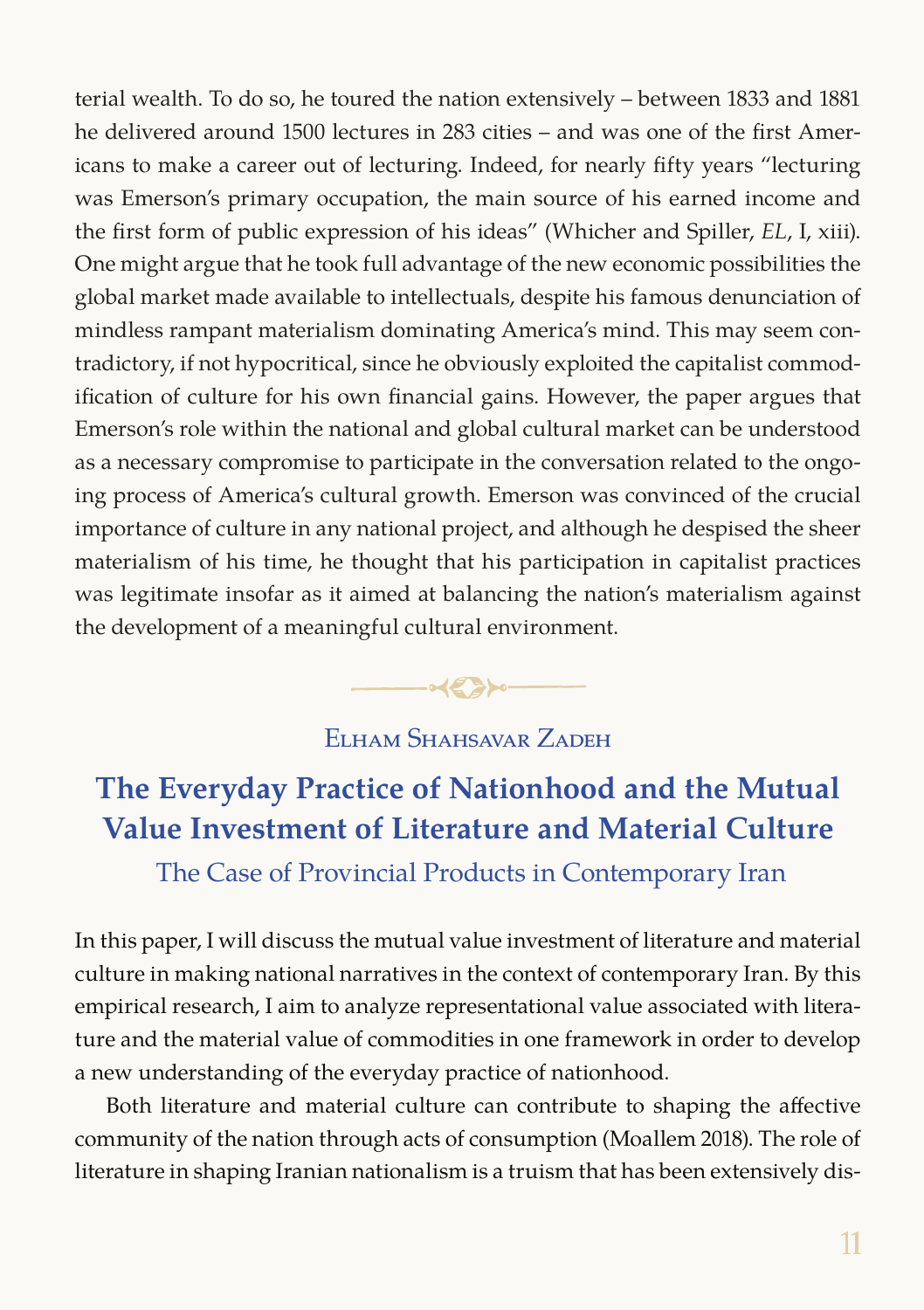cussed. Classic Persian literature actively incorporates the narrative of continuity and the continuity of the nation in multiethnic and multilinguistic contexts, such as Iran, with a long history of ruling by non-Persian governors (Kashani-Sabet 2004, Vejdani 2015). These analyses share a top-down approach and take national literature as a means to serve the central state's hegemony. However, the question how people, especially in a provincial setting, may appropriate, diversify and transform this means to make their own narratives (sometimes counter-narratives) of nationalism is all too frequently dismissed.

Through the visual ethnography of a few local businesses, I will show how people invest in the idea of national literature not only to form and legitimize their local identities and local patriotism but also to diversify and expand the state's definition of national literature. I examine ads and packaging of local's brands that use literary figures and legends in order to communicate with consumers on a national scale and promote their local material culture as national commodities.



Gergő Balogh

## **Modern Bioeconomies**

### On Frigyes Karinthy's Brain Surgery

Having been diagnosed with, in 1936 the widely popular Hungarian writer Frigyes Karinthy had a brain surgery. The costs of the operation, performed in Sweden, were covered by public fundraising. Karinthy's illness and the surgery attempting to save his life (eventually, it gave him two more years to live) were widely publicized at the time in the Hungarian press and Karinthy subsequently even managed to write a book on it. Yet, the whole affair seems not only relevant with regard to Karinthy's private and public life but might also be described as the reconfiguration of the modern author in terms of bio-economics. In the context of a bio-economical approach to literature (which can be traced back to the early 19<sup>th</sup> century), Karinthy's case demonstrates how extra (or surplus) value is attributed to a literary author's life (compared to other, ordinary patients suffering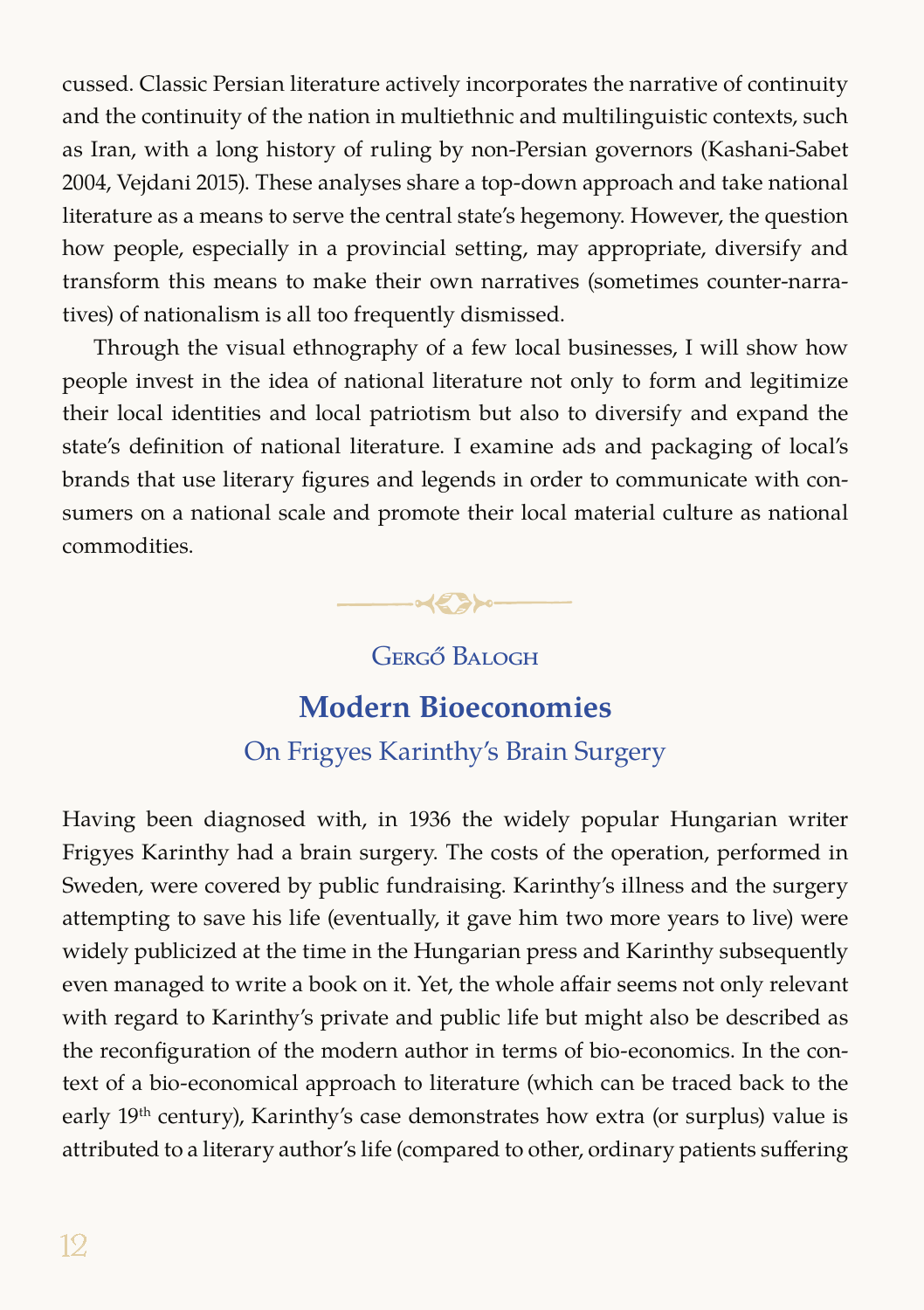from cancer), that is, how a writer's life becomes life *par excellence*, a life that is exceptionally worth living. In the paper, I will argue that from this perspective life is given to an author as a gift that should reciprocate debts generated in aesthetic communication in the acts of which the subject of the modern reader is forged.

 $\longrightarrow$ 

## Viktor Kovács

# **Cultural and Business Success in the Hungarian National Theatre: The Glory Days of the Folk-Play**

In the presentation I analyze the genre of "folk-play" (*népszínmű*), one of the most popular comedic forms in nineteenth-century Hungarian theatre, from the perspectives of cultural economy and the concept of national literature. The folk-play, as many other genres in the repertoire of the Hungarian National Theater, drew mainly on Austrian theatrical traditions, those of the *Volksstück,* the *Localstück* or the *Zauberposse*. The early representatives of the Hungarian folk-play were adaptations from German, yet, the genre soon established its own idiosyncratic form. Its emblematic pieces (i.e. the works of Ede Szigligeti and József Szigeti) combined the means of melodrama, the comedy of manners, the market farce and the detective story – and also staged a new Hungarian cultural identity: Performances of Gypsy music and popular mock-demotic songs (*nóta*) in the intermedium secured the sweeping popularity that the genre enjoyed among the lower middle-class audiences of Pest-Buda.

Looking at the period between 1837 (the opening of the National Theatre, or, then, the Hungarian Theatre of Pest) to 1875 (the opening of the Hungarian Folk Theatre), the paper deals with both the cultural and the economic significance of the folk-play, that is, its position among "national genres" and the immense revenues its commercial success generated.

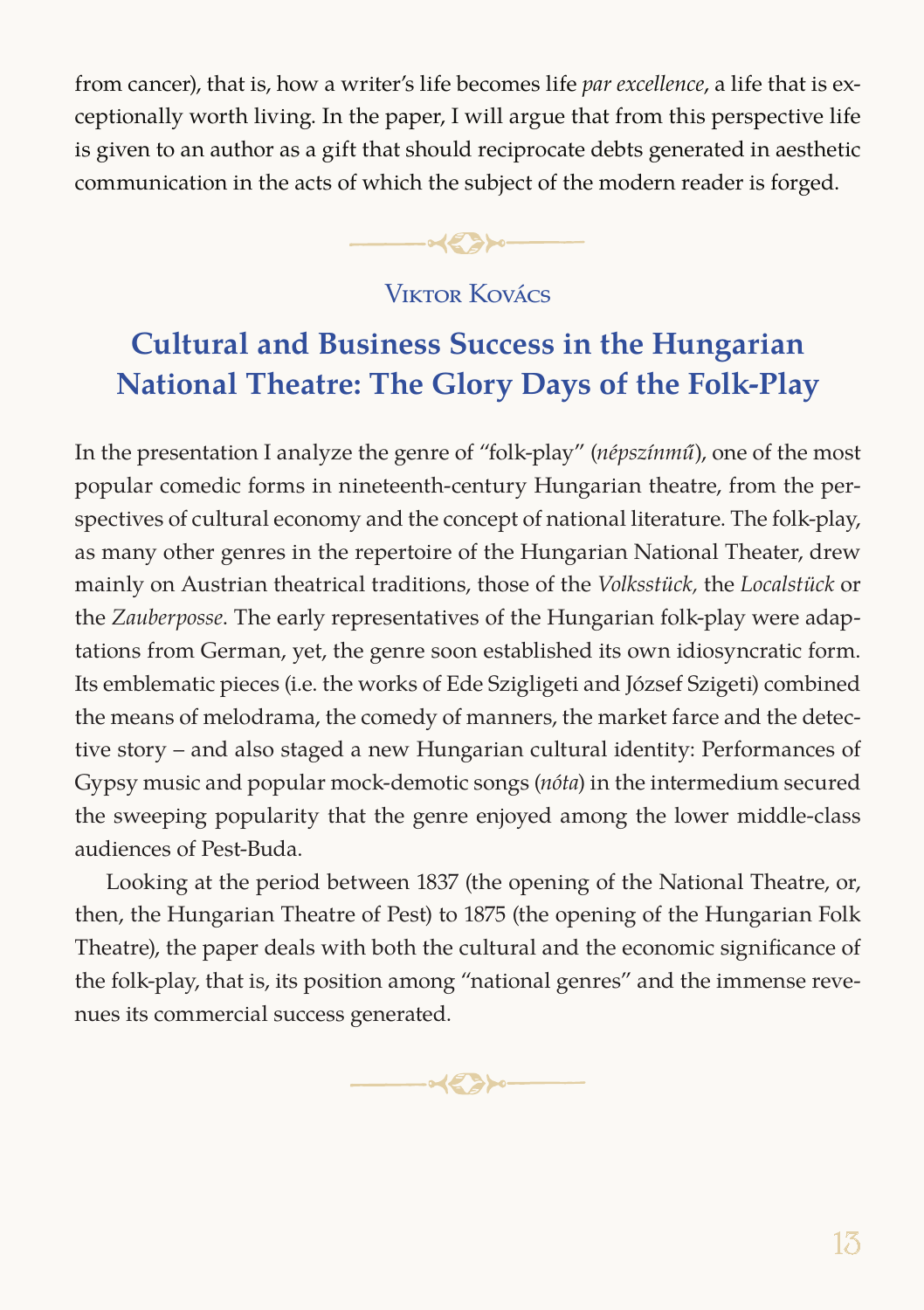# **Beyond Usury: Jewish Poets and Thinkers Dying in the Works of Freytag, Zola, and Eliot**

Every nineteenth-century novel features at least one usurer, usually Jewish. Their family members may or may not show the proverbial "propensity to truck, barter and exchange one thing for another" (Adam Smith) typical for the *homo economicus*. In the three novels (written in three different languages) that I analyze there appear three Jewish characters of rather a different mold: Bernhard Ehrenthal in Gustav Freytag's *Soll und Haben* (1855), the son of the money-lender Hirsch Ehrenthal who writes elegiac poetry in the midst of a clichéd milieu of Jewish thievery; Ezra Mordecai Cohen in George Eliot's *Daniel Deronda* (1876), a theologically astute avant-garde Zionist living in his family's pawnshop; and, finally, Sigismond Busch in Emile Zola's *L'Argent* (1890f.), the brother of the most notorious usurer of the Rougon-Macquart series who is working in the back-room of his brother's office on an economic theory to make capitalism obsolete. None of these characters have any desire to participate in the money-market they are embedded in and all of them are doomed to die of consumption. The question of why these types of Jewish characters are consistently introduced into the milieu of usury and why they all have to be consumed so quickly arises. What (ideological) purpose do Jewish poets and thinkers serve in these novels? How is this this function related to the notion of national literature? And how is one supposed to interpret their demise of a disease that literally consumes them?



### Andrei Terian

# **Economies of Affect in the Romanian Novels of the Long Nineteenth Century**

My paper is an exercise in distant reading and explores the value of feelings based on a corpus containing app. 160 Romanian novels published between 1845–1916, digitized in the Digital Museum of the Romanian Novel (https://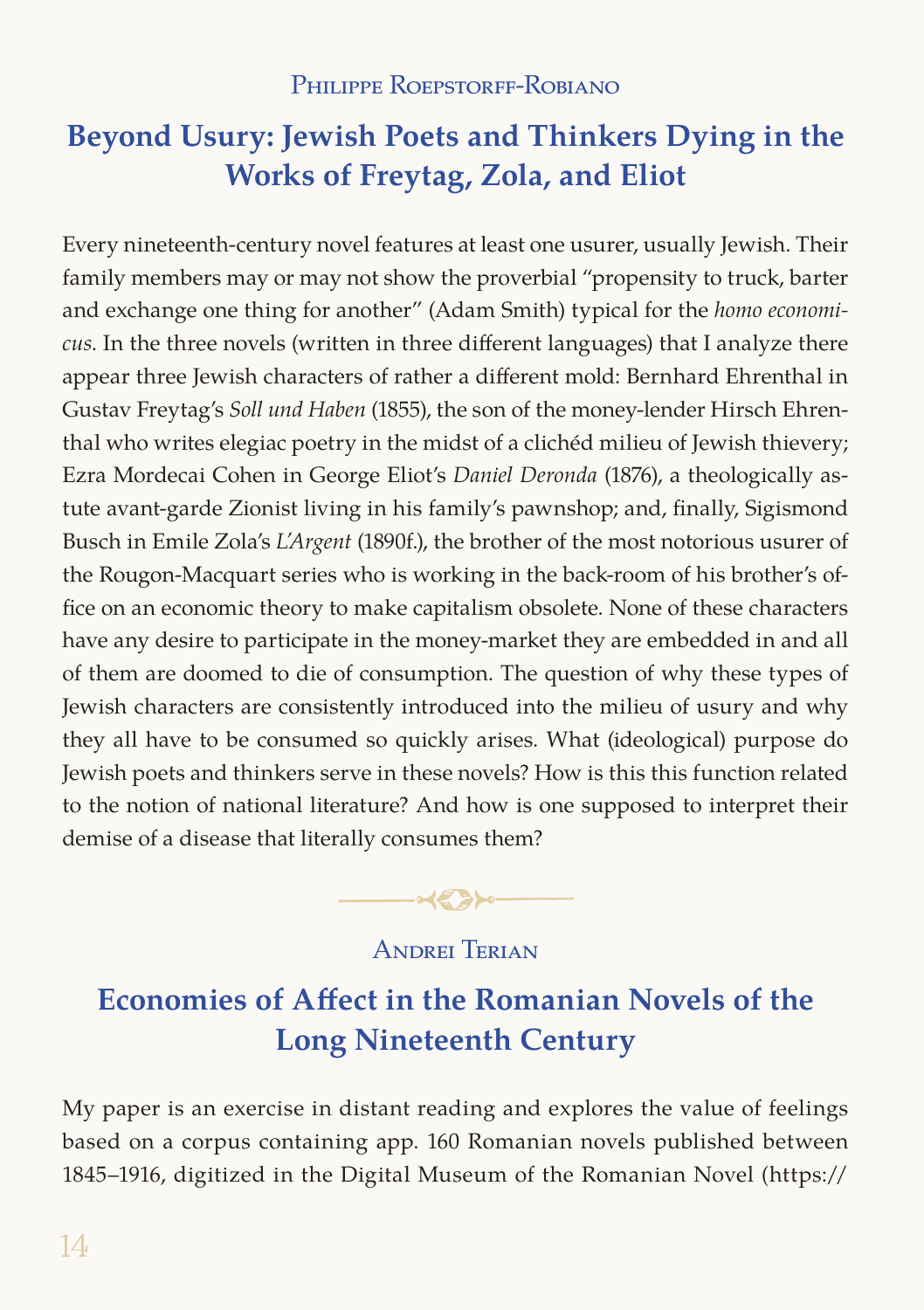revistatransilvania.ro/mdrr/). The premise of this study is that these novels display a strong tendency to structure the affective discourse according to the patterns of the economic discourse of capitalism, especially in (semi)peripheral literatures. In these "economies of affection", to borrow the famous phrase coined by Analiese Richard and Daromir Rudnyckyi, the rhetoric of feeling as a non- or trans-commercial value – which purportedly would evade the capitalist economy – is, in most cases, only a way to renegotiate its value from a better position. This is also clear in the development of two interconnected economic regimes: A homogeneous one, hosting affects that are located in a value scale mirroring the social structures of the emerging bourgeoisie, and a heterogeneous one, through which feelings negotiate their price in relation (or in exchange) to products from other value scales (money, property, social status, etc.). The emergence of both patterns shows how Romanian literature was entering a new phase of nation-building aiming at global integration and competitiveness, rather than ethnographic segregation.

## *<u>STEFAN BAGHIU</u>*

 $-\infty$ 

## **The Cost of Living as Literary Device**

## Work, Salary, and Living Costs in the Early Romanian Novel

Fictional characters acting in texts of literary realism must earn a living too and plots are often driven by this need. In Knut Hamuson's 1890 *Hunger* money organizes the narrative as far as events unfold along the mortgaging of personal belongings. In Ioan Slavici's 1896 novel *Mara*, in which Nicolae Manolescu saw "the first *businesswoman*" in Romanian literature, money serves as plot, too, yet in a different sense, as the money of *capitalist endeavor*. Both examples show that during the second half of the nineteenth century, with the breaking down of the old feudal order and birth of capitalism in the European peripheries, *making money becomes the plot.* The rise of Romanian literary realism is enmeshed in class struggle, that is, the clash of old boyars and aristocrats with new capitalists and public servants on their way becoming bourgeois; the bottom of the social strata is com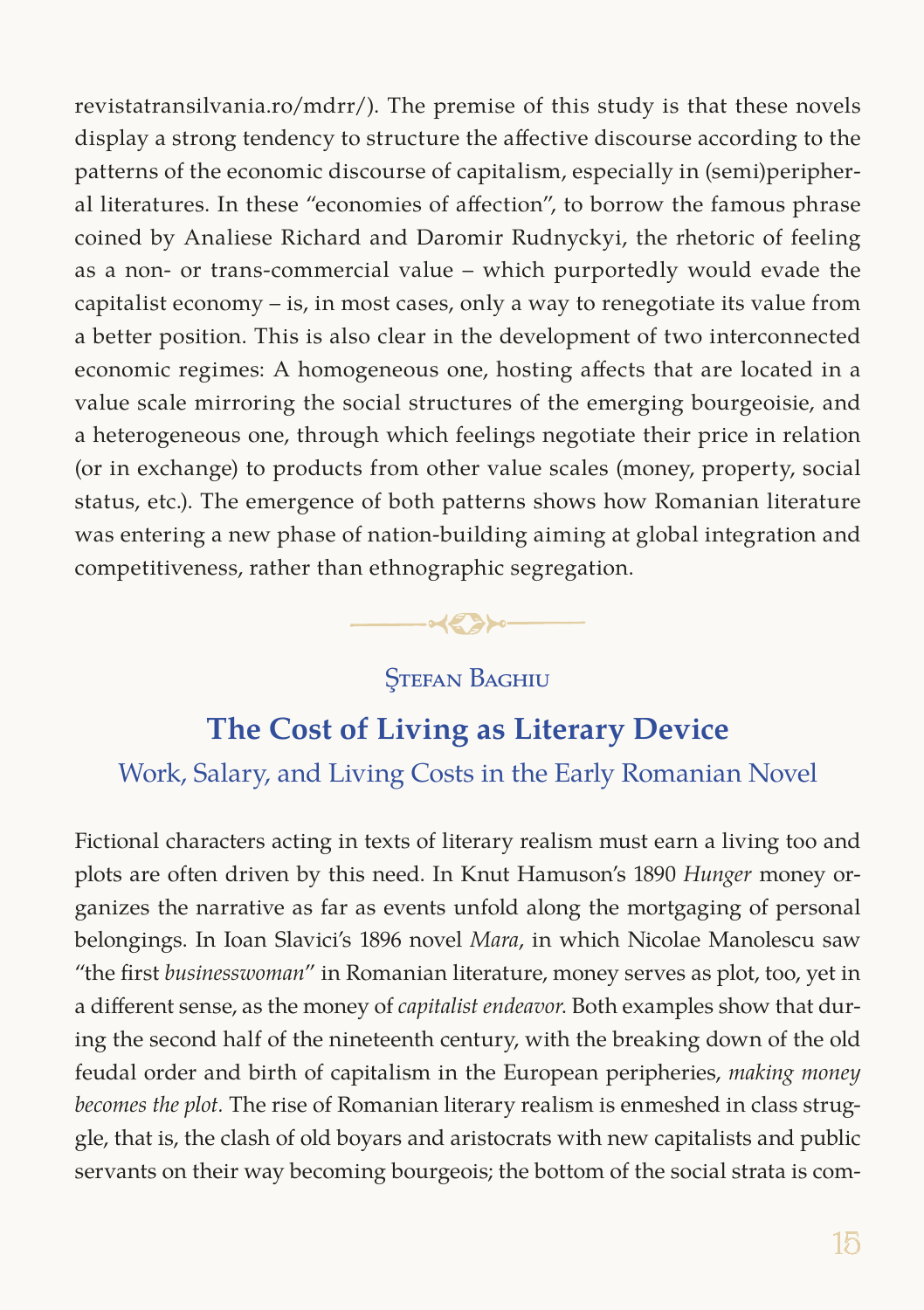prised of voiceless workers and peasants. Even the most conservative critics saw this as a problem: Titu Maiorescu believed that to achieve literary modernization, Romanian literature had to produce a *people's* novel [*roman poporan*] about the life of *common people*.

Friedrich Engels famously claimed that he had learned more from Balzac than from "all the professed historians, economists, and statisticians of the period together". Following this clue, the paper will look at how individual and public economies were represented in the Romanian novel through a quantitative analysis of the representations of *money*, *salary*, *rent* and *living cost* in 260 texts published between 1845 and 1918, based on the archives of the Digital Museum of the Romanian Novel (https://revistatransilvania.ro/mdrr/).



#### LENA MAGNONE

# **Precarious Modernists. Small Nations' Women Writers at the End of the Nineteenth Century, or: Who Could Afford to Be a Modernist?**

In Central-European "small nations" beginning to construct national canons as part of their fight for independence from imperial hegemony in the nineteenth century, there was scarcely other options for a woman wanting to enter the writing profession than to join the nationalist current. Only those who subordinated their self-expression to the nation-building task were granted critical recognition and, subsequently, a place in literary history, or a more mundane a recompense, i.e., suitable earnings. How this process influenced women's writing is especially visible at the end of the era, with the advent of modernism. To put it bluntly: some women just could not afford to join the cosmopolitan postulates of these movements.

In the paper I shall concentrate on two women writers who could not embrace their place as a modernist and, for purely economic reasons, were restricted to the sphere of literary nationalism. The published poetry of Irma Geisslová (1855– 1914), an impoverished spinster from Jičín, was a conventional tribute paid to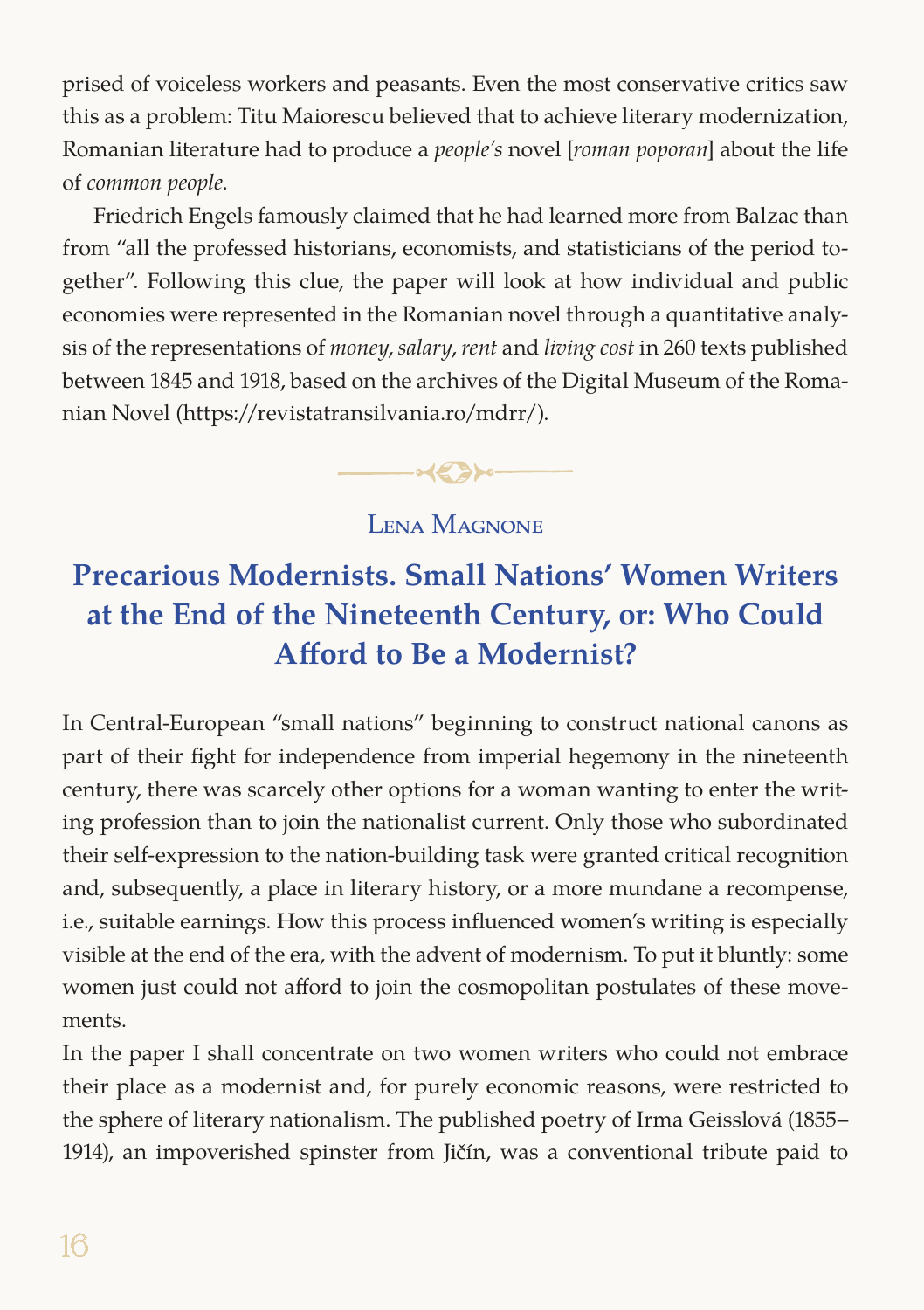nationalistic expectations of her political benefactors. Geisslová's more original works, in many respects overshadowing those of the acclaimed Czech decadents, remained in manuscripts and were only discovered decades after her death. Maria Konopnicka (1842–1910), a single mother of six living solely off the fruit of her pen, continued the model of Polish romantic poetry and was treated as a national prophetess at the price of overshadowing her modernist prose and poetic ekphrases. In both cases, contemporary attempts to reinterpret their position proved unsuccessful: The figure of "the mother of the nation" appeared to be more in demand than that of an artistically accomplished female modernist.

Zsuzsa Török

 $\longrightarrow$ 

## **Apostles, Entrepreneurs, or Swindlers?**

## Periodical and Newspaper Editors in the Mid-Nineteenth-Century Kingdom of Hungary

This paper examines the role and status of periodical and newspaper editors in the Kingdom of Hungary during the middle decades of the nineteenth century. By the 1850s and 1860s editors would become pivotal figures in the literary scene, and their writing as well as their entrepreneurship placed them at the heart of the evolving Hungarian literary marketplace. Contemporaries often described them as "apostles" with a prominent role in public life and as agents shaping the dominant trends of public opinion. Due to the economic implications of periodical editing, however, editors were also frequently represented not only as literary entrepreneurs but as swindlers deceiving both contributors and readers. Though expected to be an "apostle" of public matters, including the consolidation of Hungarian-language literature, the editor-entrepreneur in practice often turned out to be a calculating businessman, a controversial figure surrounded by suspicion, mistrust, harsh criticism, and mockery.

In the paper I survey these issues on the basis of textual representations but will also make ample use of caricatures and cartoons published in the satirical magazines at the time. I want to reveal the contested and contrasting notions that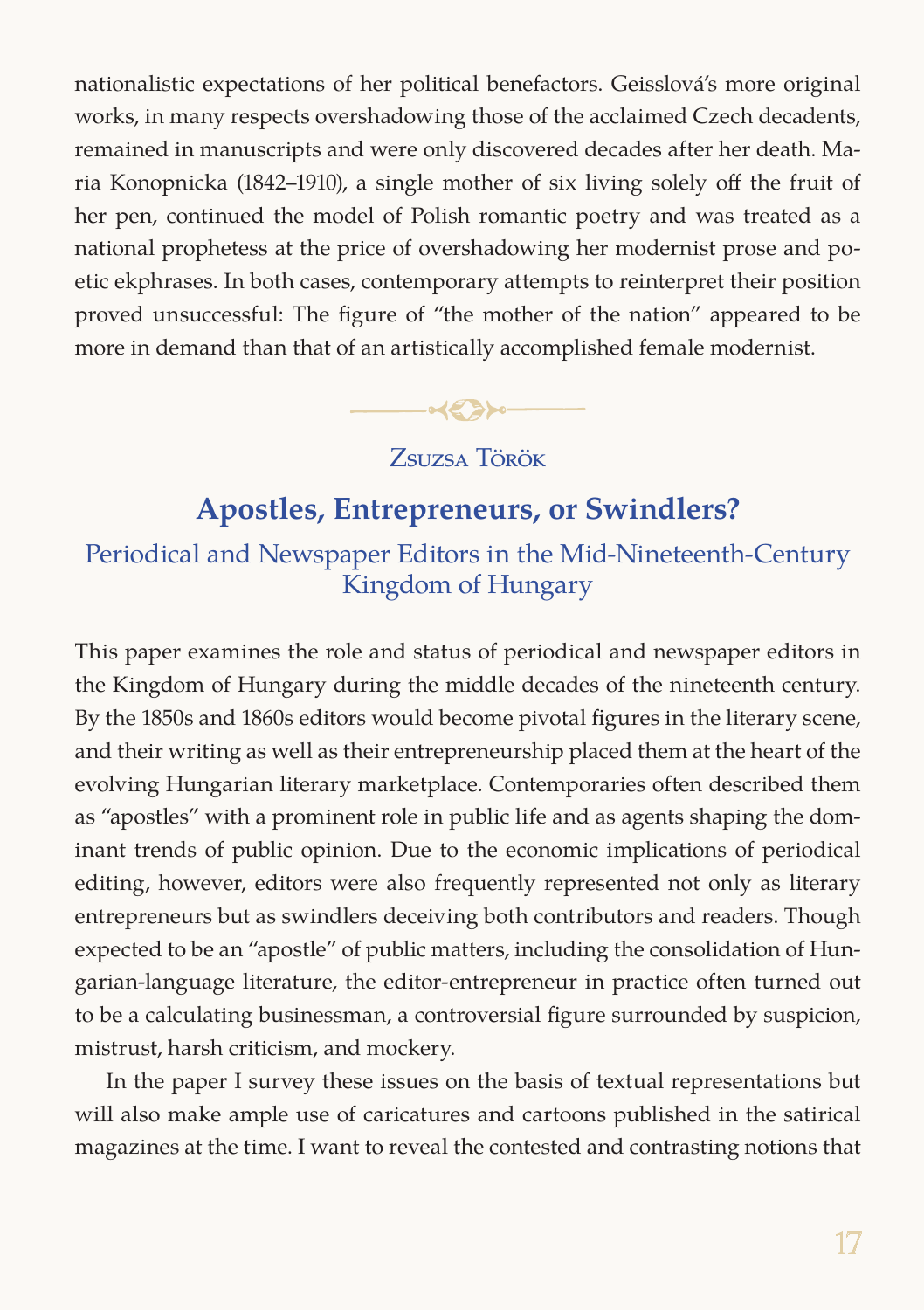surrounded the figure and status of the periodical editor with a particular focus on the tensions between the moral and the economic imperatives of editing and producing "national literature".

 $\longrightarrow \mathcal{L}$ 

#### Imre Zsolt Lengyel

# **Can Literature Unify a Capitalist Nation?**  Dilemmas of Community and Complexity in Early-Twentieth-Century Hungary

One of the main reasons why the relationship between liberalism and nationalism was relatively harmonious in Hungary during the long nineteenth century is that liberal policies were regarded, for the most part, as tools in the service of the unification and homogenization of a fractured society. But, over time, it became a more and more prevailing suspicion that the capitalist transformation made possible by liberalism was itself leading to new and even wider chasms: The growing complexity of the division of labor appeared to result, in the long run, in a breakdown of social relations by demanding ever-narrowing specializations. Since the predicted crisis was mainly communicational, art theory became an important outlet for these discussions. I would argue that the field of literary theory in Hungary in the decades before World War I was structured to a large extent according to the different solutions offered to this (philosophically well-documented) conundrum. The fraction that tried to keep up the alliance of liberalism and nationalism had arrived at the postulation of a plain and exoteric literature that would serve as a common language and henceforth criticized works of art they thought were too particular (e.g., Zsolt Beöthy, János Horváth). Another fraction was ready to accept the loss of homogeneity in order not to endanger modernization and as such wanted art to be a mirror that reflected back its own diversity to a more loosely defined nation (e.g., Ignotus, Aladár Schöpflin). The third fraction, however, turned against liberalism in order to save social unity and weaponized art to this end (e.g., György Lukács, Dezső Szabó). The reconstruction of these positions may show what anxieties and hopes regarding modernization had influenced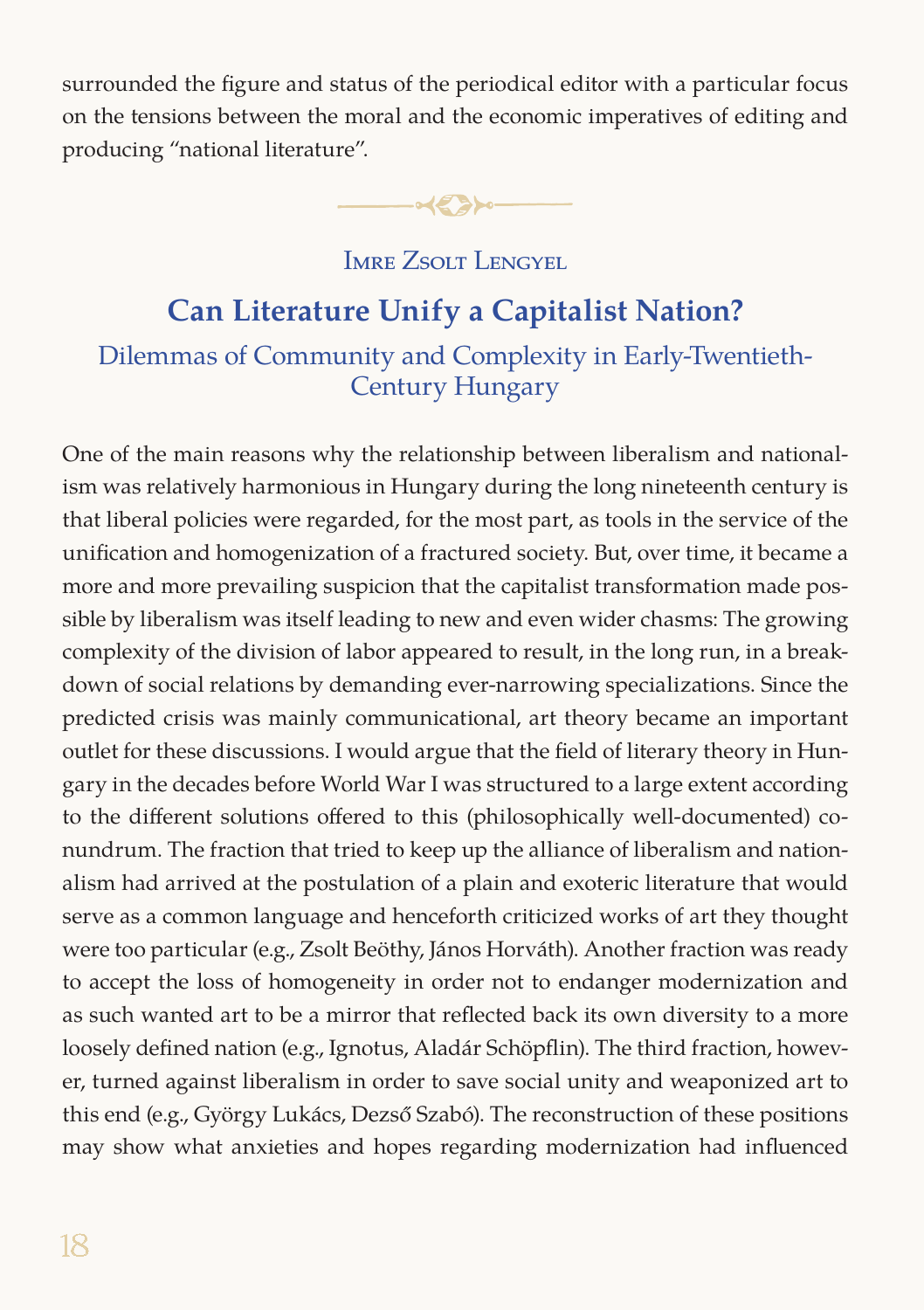"the joint march of nationalism and capitalism" and created deep and enduring cultural divisions in a semi-peripheral and ethnically diverse country.



## Sándor Hites

## **National Literature and the Wealth of Nations**

The paper looks at the status of literature as a form of production in eighteenthnineteenth century political economy with regard to the themes of wealth formation and accumulation. During this period the concepts of nationhood, literature, and wealth were all undergoing a sea change. What I am interested in is how considerations on value and utility, productive and unproductive labor in economic theory informed and were informed by the pervasive "nationalization of culture" (Joep Leerssen) from around 1800. Mainly, in what sense did the perception of national literature and its historical heritage as a set of symbolic and material assets and goods, or as a "productive force", relate to the shifting understanding of "national wealth"? I will seek these implicit or explicit agendas of cultural and economic nationalism (or the lack thereof) in the political economies of Adam Smith, Jean-Baptiste Say, Friedrich List and John Stuart Mill.